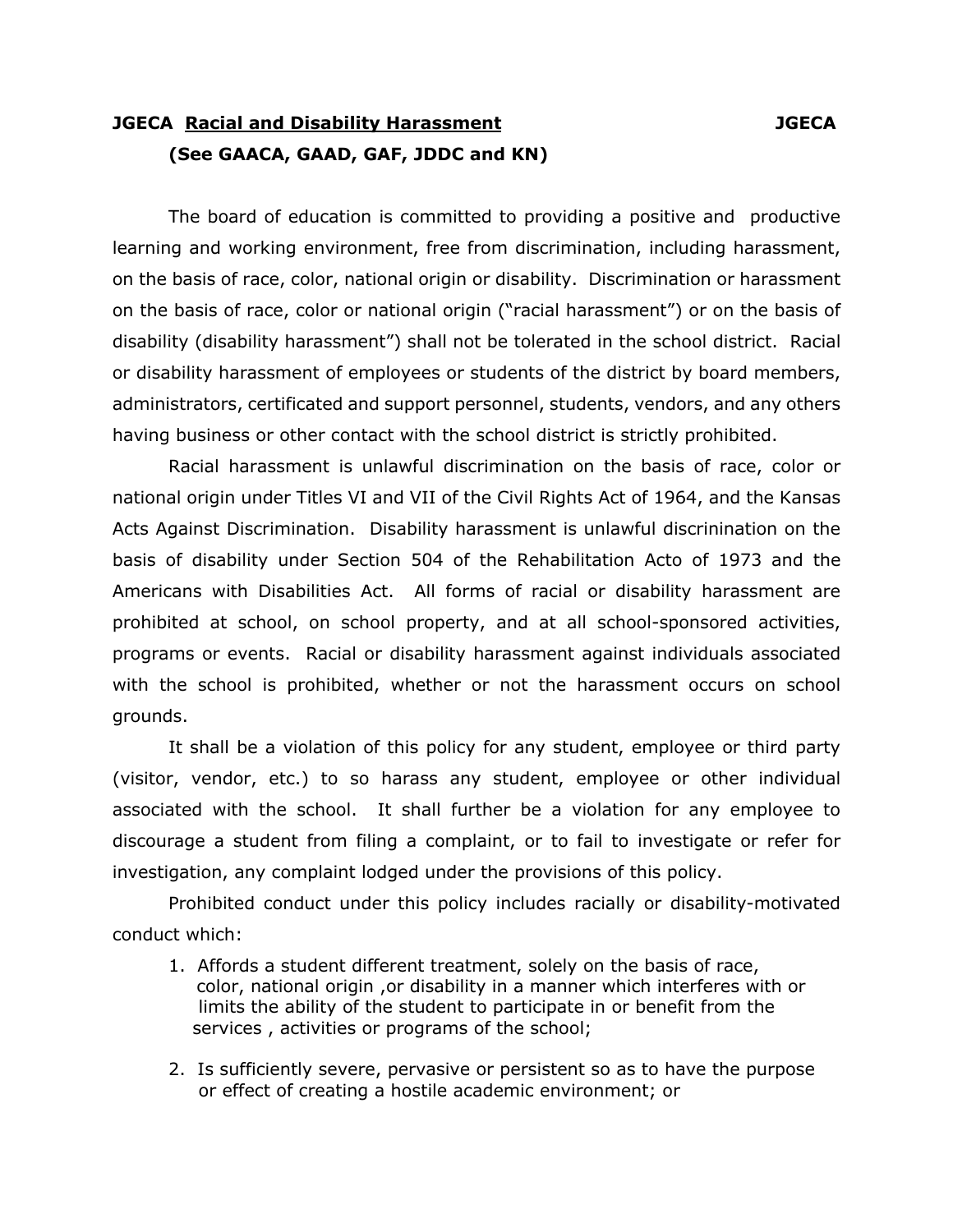## **JGECA Racial and Disability Harassment JGECA-2 (See GAACA, GAAD, GAF, JDDC and KN)**

 3. Is sufficiently severe, pervasive or persistent so as to have the purpose or effect of interfering with a student's academic performance or ability to participate in or benefit from the services, activities or programs of the the school.

 Racial or disability harassment may result from verbal or physical conduct or written graphic material.

 The district encourages all victims of racial or disability harassment and persons with knowledge of such harassment to report the harassment immediately. The district will promptly investigate all complaints of racial or disability harassment and take prompt corrective action to end the harassment.

 Any student who believes he or she has been subject to racial or disability harassment or has witnessed an act of alleged racial or disability harassment, should discuss the alleged harassment with the building principal, another administrator, the guidance counselor, or another certified staff member. Any school employee who receives a complaint of racial or disability harassment from a student shall inform the student of the employee's obligations to report the complaint and any proposed resolution of the complaint to the building principal. If the building principal is the alleged harasser, the complaint shall be reported to the district compliance coordinator. The building principal shall discuss the complaint with the student to determine if it can be resolved. If the matter is not resolved to the satisfaction of the student in this meeting, the student may initiate a formal complaint under the district's discrimination complaint procedure in Policy KN.

 Complaints received will be investigated to determine whether, under the totality of the circumstances, the alleged behavior constitutes racial or disability harassment under the definition outlined above. Unacceptable student conduct may or may not constitute racial or disability harassment, depending on the nature of the conduct and its severity, pervasiveness and persistence. Behaviors which are unacceptable but do not constitute harassment may provide grounds for discipline under the code of student conduct. The discipline of a student for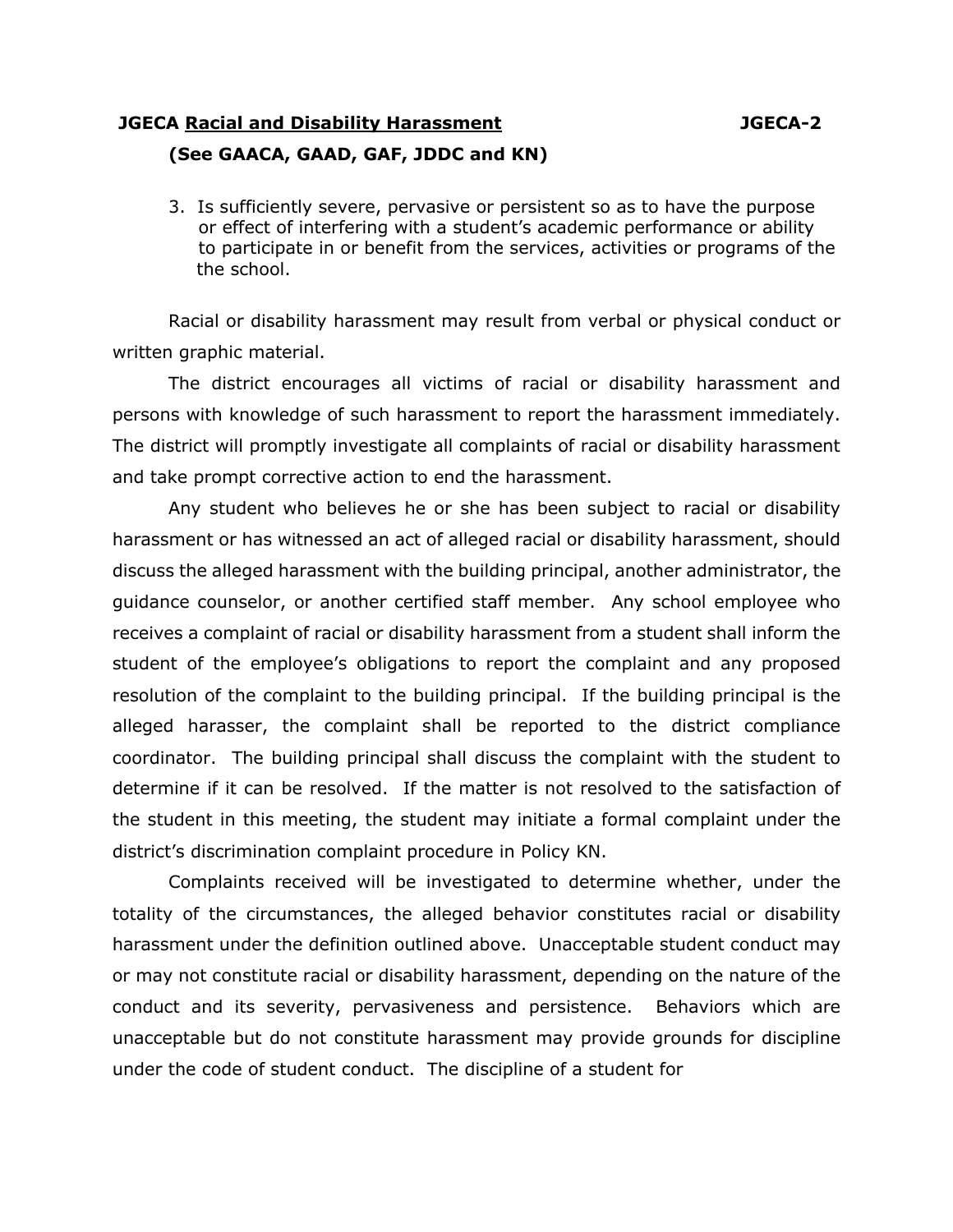## **JGECA Racial and Disability Harassment JGECA-3 (See GAACA, GAAD, GAF, JDDC and KN)**

violation of any provision of the code of student conduct may be enhanced if the conduct is racially or disability motivated.

If discrimination or harassment has occurred, the district will take prompt, remedial action to prevent its reoccurrence.

 An employee who witnesses an act of racial or disability harassment shall report the incident to the building principal. Employees who fail to report complaints or incidents of racial or disability harassment to appropriate school officials may face disciplinary action. School administrators who fail to investigate and take appropriate corrective action in response to complaints of racial or disability harassment may also face disciplinary action.

 When a complaint contains evidence of criminal activity or child abuse, the compliance coordinator shall report such conduct to the appropriate law enforcement or DCF authorities.

 To the extent possible, confidentiality will be maintained throughout the investigation of a complaint. The desire for confidentiality must be balanced with the district's obligation to conduct a thorough investigation, to take appropriate corrective action or to provide due process to the accused.

 The filing of a complaint or otherwise reporting racial or disability harassment shall not reflect upon the student's status or grades. Any act of retaliation or discrimination against any person who has filed a complaint or testified, assisted, or participated in any investigation, proceeding, or hearing involving a racial or disability harassment complaint is prohibited.

 Any person who retaliates is subject to immediate disciplinary action, up to and including expulsion for a student or termination of employment for an employee.

 False or malicious complaints of racial or disability harassment may result in corrective or disciplinary action against the complainant.

 A summary of this policy shall be posted in each district facility and shall be published in student handbooks and on the district's website as directed by the